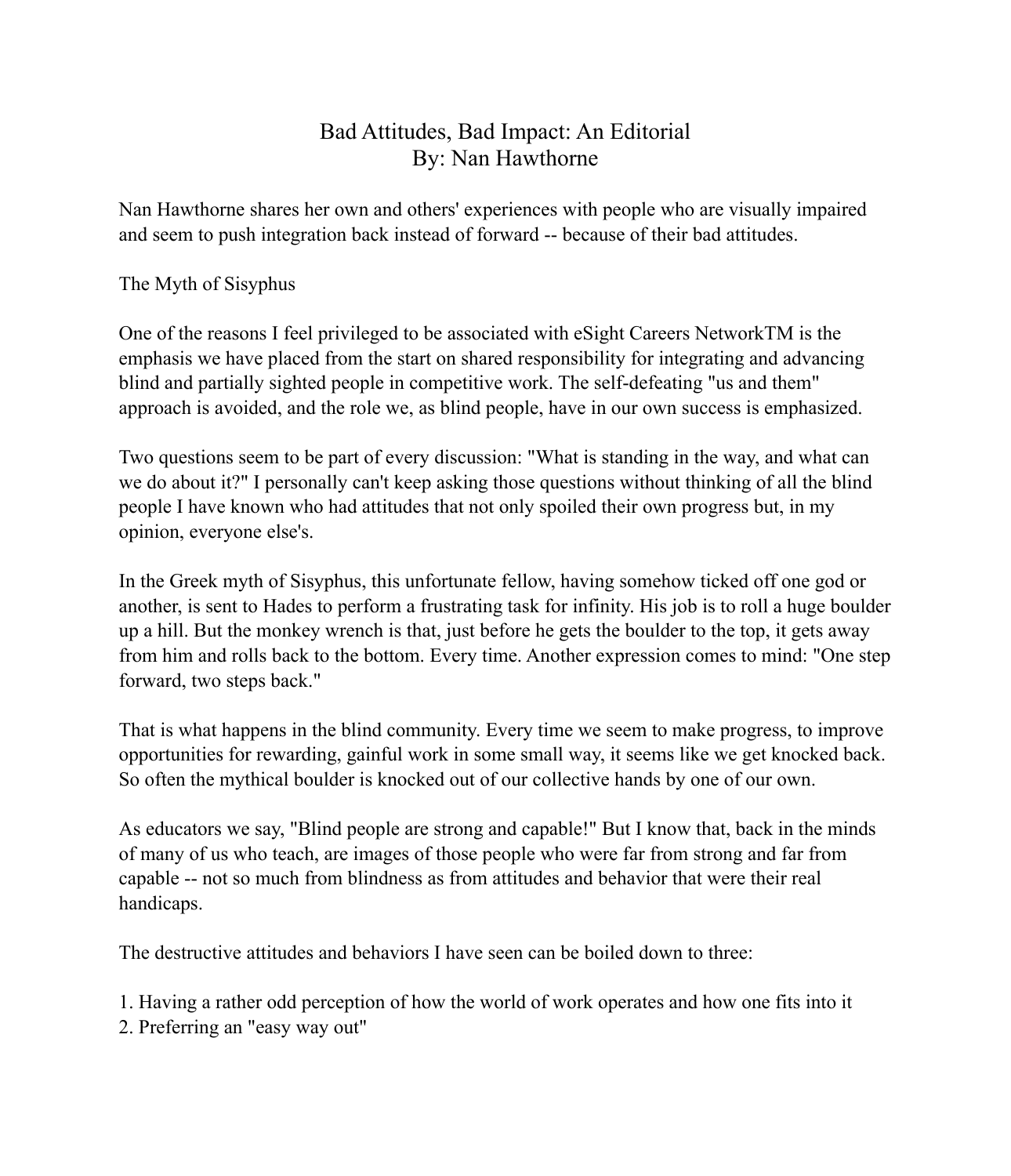## 3. Holding paradoxical beliefs that make heads spin

I can't offer solutions myself, except to ask blind people who may be tempted to exhibit some of these attitudes to think long and hard about what they are doing. Don't commit these acts of sabotage yourself, and don't let other people get away with them.

I also ask employers and others similarly concerned to recognize that these are bad attitudes which have a bad impact. We must remember that these are not essential, individual characteristics of people who happen to be blind.

## A Weak Grip on Reality

Barbara had a bachelor's degree in psychology but had only worked in a sheltered workshop. When I asked her why she had not pursued a career in her own discipline, she told me, "I tried, and I couldn't get the job I wanted." What job was that? "Executive director of a counseling agency." On a bachelor's degree with no experience either in counseling or management? "That's right."

"All I can find are entry level jobs," Sandy fumed during a phone conversation with me. "That's all they'll give me because I'm blind and female." My own husband (sighted with many years of experience and a specialized degree) had moved to a new part of the country and had just finally found a job after several months of looking. And, like everyone else I knew, he had only been interviewed for entry-level positions. Sandy refused to believe it.

Jill, who called me at work, stated emphatically during our conversation about jobs, "Well, you know, Nan, they won't hire us!" When, taken aback, I pointed out that I had a job, she responded, even more unaccountably, "Yeah, you stinker!" They won't hire us --- and, if they try to, we shouldn't let them? Jill was the same woman who once told me she had told an interviewer that he himself was not competent to do the job she was applying for and that he had then discriminated against her by not giving her the job.

Jill, Barbara and Sandy are three real people, all partially sighted, whom I've known. They appear to have a rather puzzling view of the world of work. They seem to be entirely unacquainted with what non-disabled people face in the workforce. Maybe that's a way to avoid being really discouraged: "If they have to struggle, what chance have we got?" But no one,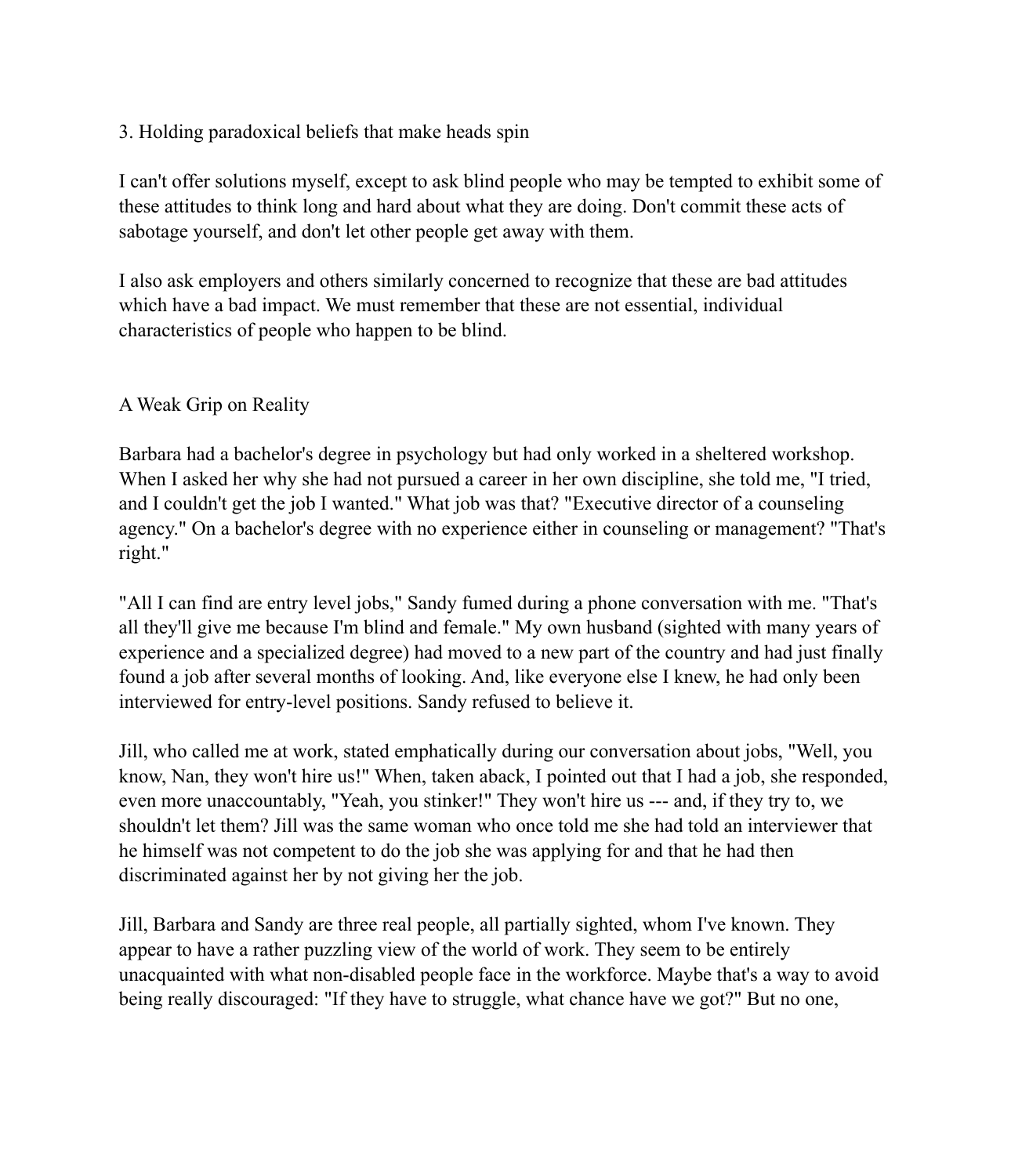sighted or blind, gets anywhere by being ignorant of "the rules" or refusing to accept that they have to follow them.

Whether they truly believe this view or have developed it to sabotage themselves, I can't say. I can't understand preferring indignant protestations to really achieving my goals -- especially in others who seem otherwise quite normal. It can be tempting, but it is dishonest and risky. Someday, others will see you more clearly, and you will no longer be able to "borrow respect."

Barbara, now in her 50s and gray, seems stuck at about 18. Sandy burned one bridge after another, taking others down with her. Jill -- well, everybody I know just writes her off as less than intelligent.

#### Getting Away With Murder

Bill took advantage of sighted guides to "cop a feel" every time the guide was a woman. All us blind women knew it and somewhat guiltily took advantage of his being totally blind to cut him a wide path. But sighted women were afraid to call him or other blind men on it.

My older sister got mad at me once for suggesting that a blind man she knew had an ulterior motive when he said he needed constant physical contact to feel "connected." And there was the event planner who asked me how to deal with blind men who molested women volunteers. He was surprised when I responded, "What would you do if the guy weren't blind?"

A human resources specialist told me about a co-worker who drank wine at work. The boss refused to call the drinker on the carpet because he was uncomfortable correcting a blind person's behavior. I also had a co-worker we all knew was drinking on the job, but, when she finally lost her job, the company eliminated the whole position instead of dealing honestly with her. In both cases, the sighted people may have believed it was the blindness that "drove him to drink" - much like the talk show host in Seattle who accepted a blind panhandler's assertion that he had to beg because he was blind.

A manager of a volunteer program told me about a blind woman who volunteers at her organization and who seems unable or unwilling to ask for assistance directly. Here's that manager's predicament: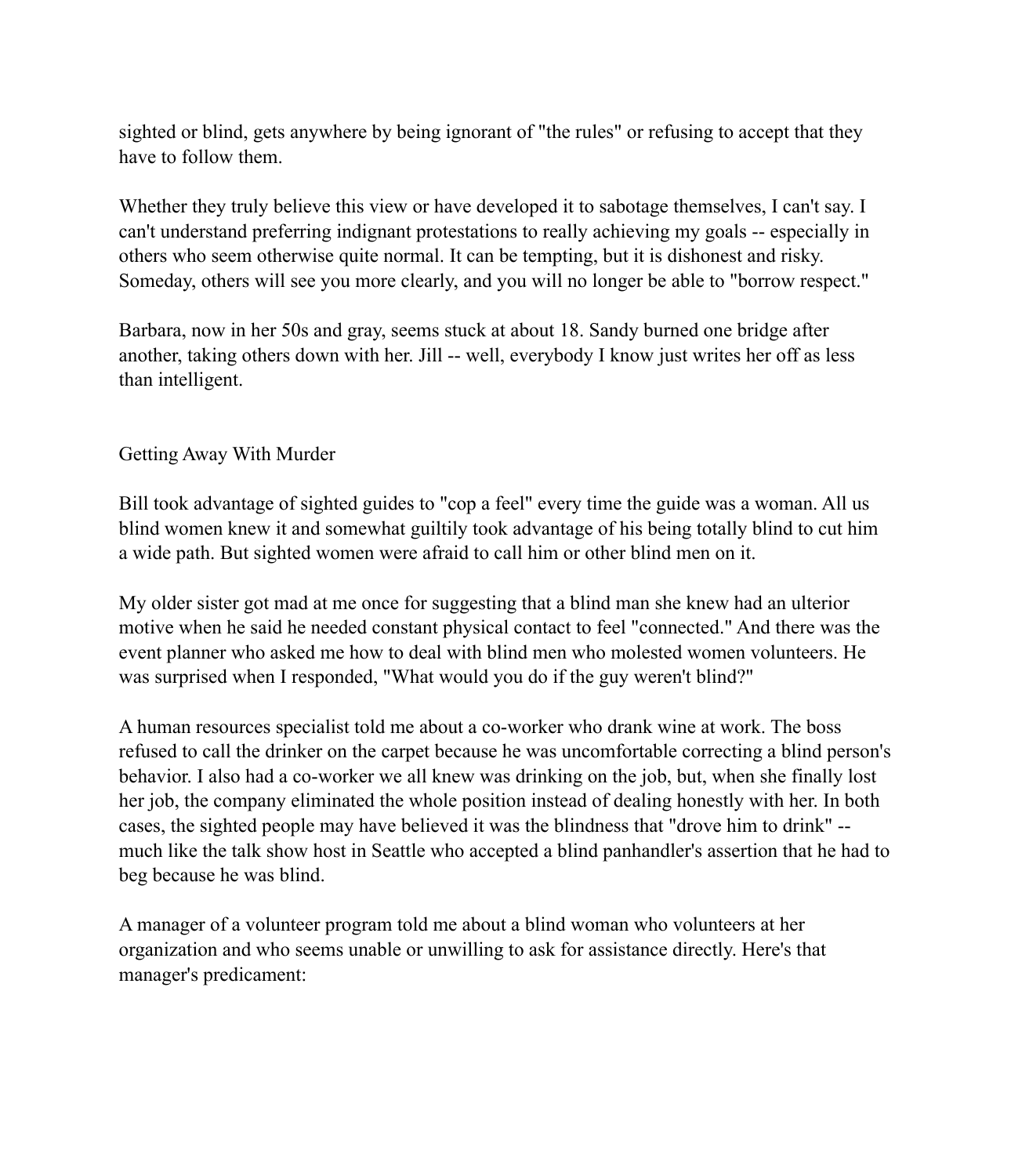"She talks about what she'd like to do but waits for someone to offer to help (which I have stopped doing) rather than deliberately asking people to help with a project or activity. People at work seem to jump in and help, and then they get tired of it, too. But it's hard to know how to tell someone that she needs to be more straightforward. It's hard when you can make eye contact, and it's even harder when talking to someone who can't make eye contact -- because the connection is more blunt and I don't want to hurt her feelings."

Darlene was more direct about begging rides but then would use her blindness to stretch the favor to ridiculous lengths. She once caused a co-worker to miss picking up her daughter from school because, once in the car, Darlene insisted on being taken somewhere off the route to her home. The driver was equally responsible for allowing herself to be manipulated. The daughter wound up walking several miles in an area with no sidewalks.

And this is the oddest tale I can tell about people who let others hold them to lower standards. Harriet, who had gone to an Ivy League college, drove a car and exhibited no symptoms of being blind (because she wasn't blind) convinced her co-workers she was indeed blind. Her work standards were considerably lower than the rest of us, although several of us really were blind. That we were affronted by her behavior was characterized by our boss as "cruel."

Again, every bit of education we do (and I will mention that Darlene herself was, in fact, a diversity awareness trainer), every effort to convince the world that we can do the same jobs as sighted people can be undermined, sometimes irreparably, by someone who takes advantage of lower expectations. The employer takes a chance based on our assurances, hires a blind person who seems qualified for the job, then watches helplessly -- by their own choice -- as the blind person drives them and the co-workers to distraction with manipulation. The employer thinks to himself, "Well, I guess that's what you get," and never gives another blind person a chance. The self- respecting blind candidate cannot defeat the image created by the manipulator, and the credibility of all public educators goes down the drain.

#### Other Self-defeating Attitudes

The volunteer manager is puzzled about her blind volunteer's contradictory behavior: "I also find that she is quick to anger and blame others for problems -- like cars not stopping for her or people bumping into her cane. At the same time, she constantly says, 'I'm sorry,' when something doesn't go quite the way we plan -- even when it has nothing to do with her. I get tired of her always being sorry for things she had nothing to do with. She sounds like a broken record, and it begins to feel as if she isn't aware of her conversation and her activities. It feels as if there is a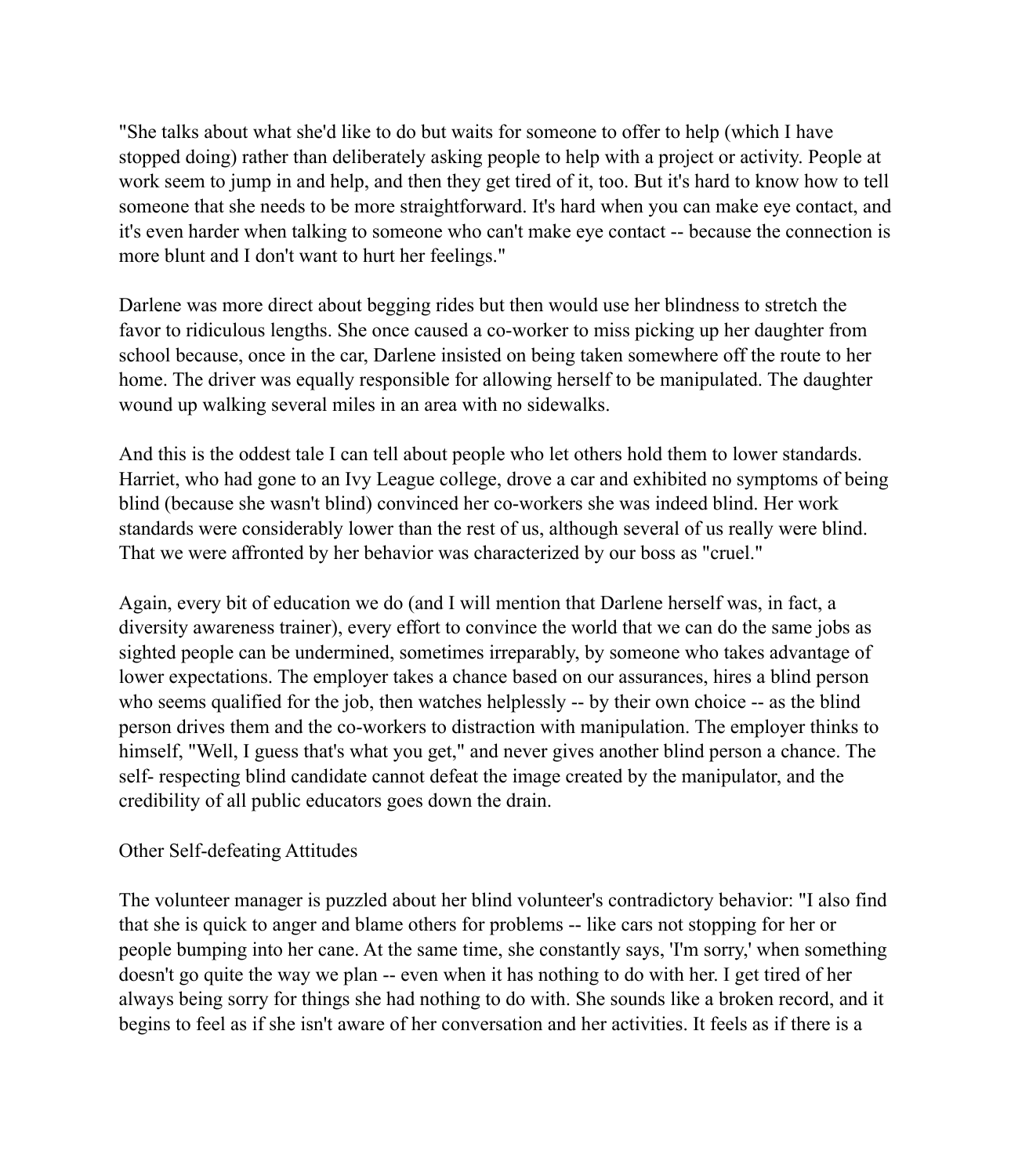lack of ability or willingness to accept the world as it is (although, many sighted people have the same problem)."

eSight Careers NetworkTM intern Liz Seger was amazed by her disabled co-workers who accepted outright abuse from "the Boss from Hell" and wonders how any self-respecting adult can convince himself he is destined always to be a victim.

Liz and I both have known the "yeah, but" types who ask you -- pester you -- for advice, since they see you have accomplished something in your life. But nothing you suggest is possible. "Yeah, but this will happen ..." or "Yeah, but I don't know how to ..." The learned helplessness is a barrier over which our well-intentioned advice cannot leap. Often as not, our attempts are rewarded with resentment.

Some blind people are so invested in what they think the world owes them that they lose all sense of the rights of others. I received these three examples from a blind services employee in a poll I took about blindisms:

\* "A blind person who we recently found a job for refused to pick up after her dog because she said she had back problems. This was a major problem, and it escalated into a plethora of other problems. The maintenance person would have to follow her every time she went outside and pick up the dog's waste."

\* "Another blind person refused to move his guide dog out of a classroom (he was a teacher's assistant in a preschool for visually impaired kids). A child in the class had terrible asthma, and the dog's presence was making the asthma much worse. The employee showed everyone the 'guide dog rights book' he received at school and refused to move. The guide dog school contacted him and encouraged him to move the dog because the dog would be in a nearby, big, air-conditioned office with plenty of light and a window. Still he refused. The mother had to rearrange the child's schedule completely, and it was a big disruption in their lives."

\* "A recent graduate of ours was on an interview and asked the human resources director why they did not have talking elevators. The director responded that the elevators were equipped with Braille, and the person responded, 'What about us blind people that don't read Braille? That's being discriminatory against non-Braille readers.' Needless to say the person was not hired."

On top of making unrealistic demands, two of these individuals appear to lack any initiative whatsoever. The first guide dog user seems unaware of pooper-scoopers. The elevator aficionado